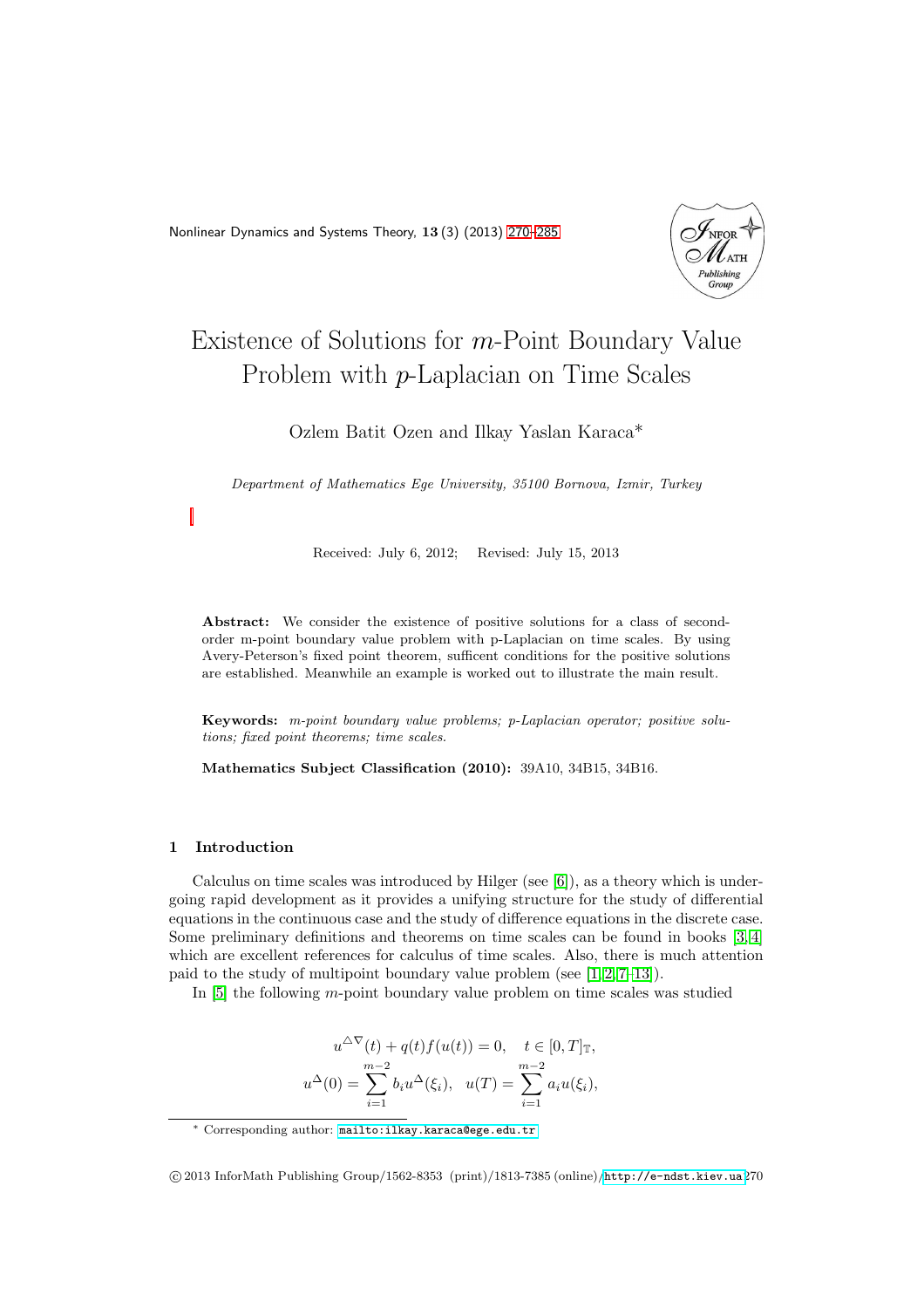where  $a_i, b_i \ge 0$   $(i = 1, 2, ..., m - 2)$ , and  $\xi_i \in (0, \rho(T))_{\mathbb{T}}$  with  $0 < \xi_1 < \xi_2 < ... < \xi_{m-2} <$  $\rho(T)$ . And the existence of at least two positive solutions of the above problem was established by means of a fixed point theorem in a cone.

Zhao and Ge [\[13\]](#page-15-7) studied the following m-point boundary value problem on time scales

$$
(\phi_p(u^{\Delta}))^{\nabla}(t) + h(t)f(t, u(t), u^{\Delta}(t)) = 0, \quad t \in (0, \infty)_{\mathbb{T}},
$$

$$
u(0) = \sum_{i=1}^{m-2} \alpha_i u(\eta_i), \quad u^{\Delta}(+\infty) = \sum_{i=1}^{m-2} \beta_i u^{\Delta}(\eta_i),
$$

where  $\alpha_i, \beta_i \ge 0$   $(i = 1, 2, ..., m - 2)$ , and  $\eta_i \in (0, \infty)$  with  $\sigma(0) < \eta_1 < \eta_2 < ... <$  $\eta_{m-2}$  < + $\infty$ . They established new criteria for the existence of at least three unbounded positive solutions by using Avery-Peterson's fixed point theorem.

Ji, Bai and Ge [\[7\]](#page-15-6) studied the following singular multipoint boundary value problem on time scales

$$
(\phi_p(u'))'(t) + a(t)f(u(t)) = 0, \quad t \in (0, 1),
$$
  

$$
u'(0) = \sum_{i=1}^{m-2} \alpha_i u(\xi_i), \quad u'(1) = \sum_{i=1}^{m-2} \alpha_i u(\eta_i),
$$

where  $0 < \xi_1 < \xi_2 < ... < \xi_{m-2} < 1, 0 < \eta_1 < \eta_2 < ... < \eta_{m-2} < 1, \xi_i < \eta_i, \alpha_i > 0$  for  $i = 1, 2, ..., m - 2$ . By using fixed point index theory and the Legget-Williams fixed point theorem, sufficent conditions for the existence of countably many positive solutions are established.

Sun, Wang and Fan [\[10\]](#page-15-9) studied the nonlocal boundary value problem with p-Laplacian of the form

$$
(\phi_p(u^{\Delta}))^{\nabla}(t) + h(t)f(t, u(t)) = 0, \quad t \in [t_1, t_m]_{\mathbb{T}},
$$
  

$$
u^{\Delta}(t_1) - \sum_{j=1}^n \theta_j u^{\Delta}(\eta_j) - \sum_{i=1}^{m-2} \varepsilon_i u(\xi_i) = 0, \quad u^{\Delta}(t_m) = 0,
$$

where  $0 \leq t_1 \leq \xi_1 \leq \xi_2 \leq \ldots \leq \xi_{m-2} \leq t_m$  and  $0 \leq t_1 \leq \eta_1 \leq \eta_2 \leq \ldots \leq \eta_{m-2} \leq t_m$  and  $\varepsilon_i > 0$ ,  $\theta_i > 0$  for  $i = 1, 2, ..., m$  and  $j = 1, 2, ..., n$ . By using the Four functionals fixed point theorem and Five Functionals fixed point theorem, they obtained the existence criteria of at least one positive solution and three positive solutions.

Inspired by the mentioned works, in this paper we consider the following m-point boundary value problem (BVP) with p-Laplacian

<span id="page-1-0"></span>
$$
(\phi_p(x^{\Delta}))^{\nabla}(t) + h(t)f(t, x(t), x^{\Delta}(t)) = 0, \quad t \in [0, 1]_{\mathbb{T}},
$$
  
\n
$$
m-2 \qquad m-2 \qquad (1)
$$

$$
x^{\Delta}(0) - \sum_{i=1}^{m-2} \alpha_i x(\xi_i) = 0, \quad x^{\Delta}(1) + \sum_{i=1}^{m-2} \alpha_i x(\eta_i) = 0,
$$
 (2)

where T is a time scale,  $\phi_p(s) = |s|^{p-2} s$  for  $p > 1$ ,  $(\phi_p)^{-1}(s) = \phi_q(s)$ , and  $\frac{1}{p} + \frac{1}{q}$  $\frac{1}{q} = 1.$ 

We assume that the following conditions are satisfied: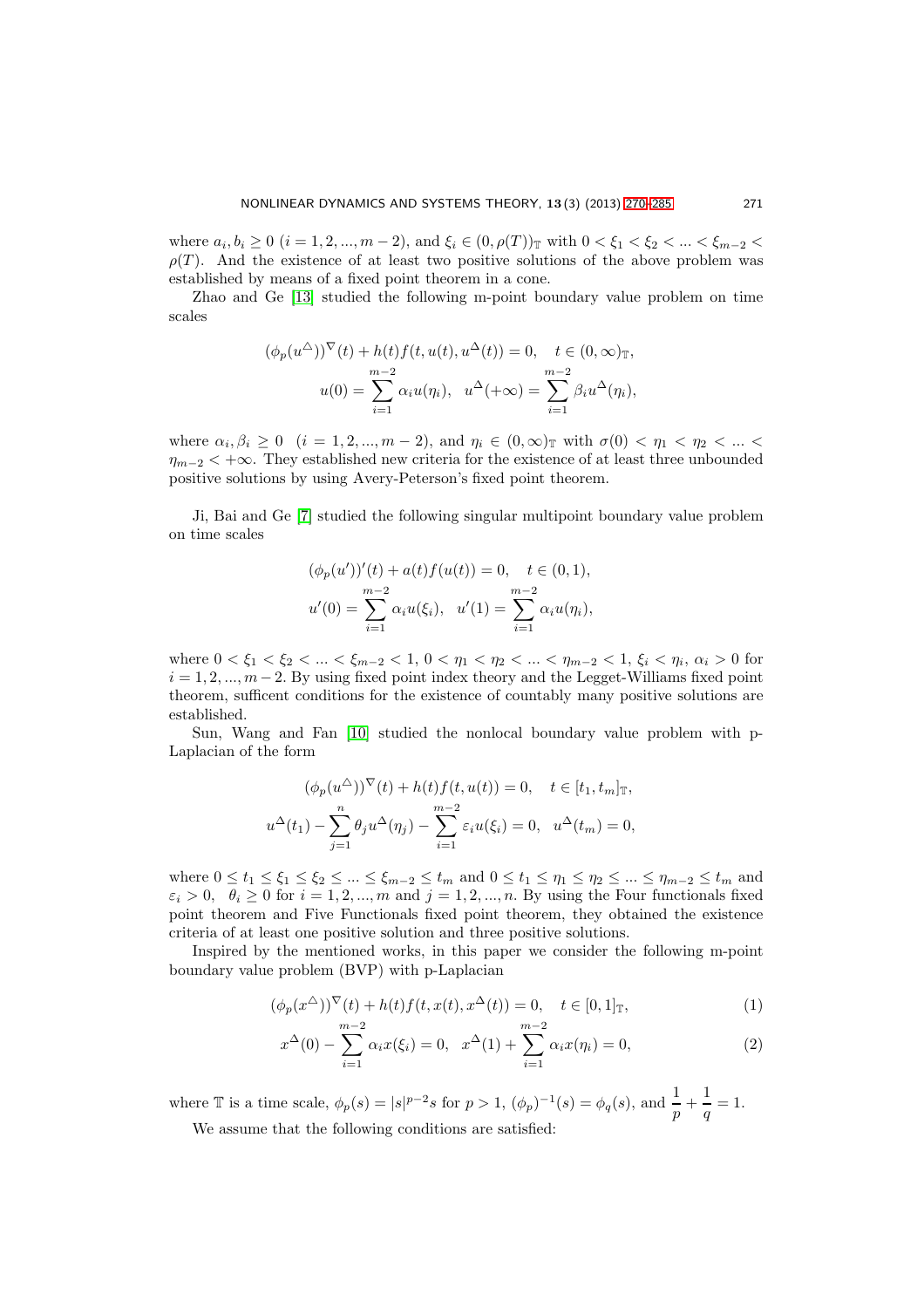(H1) 
$$
0 < \xi_1 < \xi_2 < ... < \xi_{m-2} < \rho(1)
$$
,  $0 < \eta_1 < \eta_2 < ... < \eta_{m-2} < \rho(1)$ ,  $\xi_i < \eta_i$ ,  $\alpha_i > 0$   
for  $i = 1, 2, ..., m-2$ ,  $\sum_{i=1}^{m-2} \alpha_i \xi_i < 1$  and  $\left[\sum_{i=1}^{m-2} \alpha_i (1 - \xi_i)\right]^2 + \sum_{i=1}^{m-2} \alpha_i (1 - \xi_i) < 1$ ,

- (H2)  $f \in \mathcal{C}([0,1]_{\mathbb{T}} \times [0,\infty) \times (-\infty,\infty), (0,\infty)),$
- (**H3)**  $h \in C_{ld}([0,1]_{\mathbb{T}}, [0,\infty)).$

By using Avery-Peterson fixed point theorem, we establish the existence of at least three positive solutions for the BVP  $(1)-(2)$  $(1)-(2)$ . The remainder of this paper is organized as follows. Section 2 is devoted to some preliminary lemmas. We give and prove our main result in Section 3.

## 2 Preliminaries

To prove the main result in this paper, we will employ several lemmas. These lemmas are based on the BVP

<span id="page-2-0"></span>
$$
(\phi_p(x^{\Delta}))^{\nabla}(t) + y(t) = 0, \quad t \in [0, 1]_{\mathbb{T}},
$$
\n(3)

<span id="page-2-1"></span>
$$
x^{\Delta}(0) - \sum_{i=1}^{m-2} \alpha_i x(\xi_i) = 0, \quad x^{\Delta}(1) + \sum_{i=1}^{m-2} \alpha_i x(\eta_i) = 0.
$$
 (4)

**Lemma 2.1** *Let*  $(H1) - (H3)$  *hold. Then for*  $y \in C_{ld}[0,1]$ <sub>T</sub>, *the BVP* [\(3\)](#page-2-0)*-*[\(4\)](#page-2-1) *has the unique solution*

$$
x(t) = \frac{\phi_q(A_x) + \sum_{i=1}^{m-2} \alpha_i \int_{\xi_i}^1 \phi_q(A_x - \int_0^s y(\tau) \nabla \tau) \Delta s}{\sum_{i=1}^{m-2} \alpha_i}
$$

$$
- \int_0^1 \phi_q(A_x - \int_s^s y(\tau) \nabla \tau) \Delta s, \qquad (5)
$$

<span id="page-2-3"></span>
$$
\int_t^{\frac{1}{t}+q(x)}\int_0^{\frac{1}{t}+\frac{1}{t}}\left|\int_0^t\left|\frac{f(t)}{f(t)}\right|^{q(x)}\right|^{q(x)}dx
$$

*where* A<sup>x</sup> *satisfies*

$$
\phi_q(A_x) + \phi_q\left(A_x - \int_0^1 y(s)\nabla s\right)
$$

<span id="page-2-2"></span>
$$
+\sum_{i=1}^{m-2} \alpha_i \int_{\xi_i}^{\eta_i} \phi_q \left( A_x - \int_0^s y(\tau) \nabla \tau \right) \Delta s = 0. \tag{6}
$$

*Moreover, there exists a unique*  $A_x \in (0, \int_0^1 y(s) \nabla s)$  *satisfying* [\(6\)](#page-2-2)*.*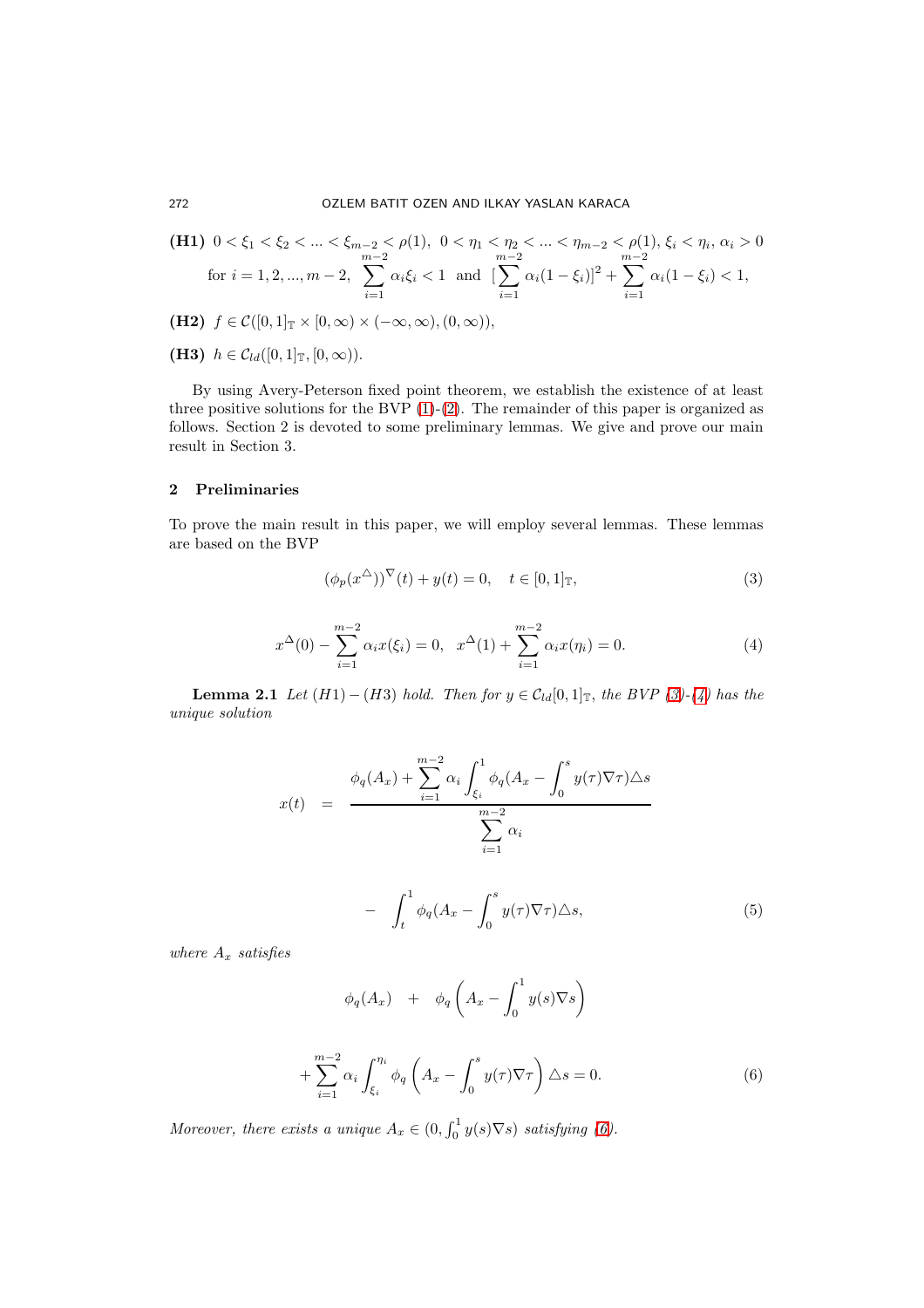**Proof.** Integrating [\(3\)](#page-2-0) from 0 to t, we have

<span id="page-3-0"></span>
$$
x^{\Delta}(t) = \phi_q\left(\phi_p(x^{\Delta}(0)) - \int_0^t y(s)\nabla s\right).
$$
 (7)

Integrating  $(7)$  from t to 1, we get

<span id="page-3-1"></span>
$$
x(t) = x(1) - \int_{t}^{1} \phi_{q} \left( A_{x} - \int_{0}^{s} y(\tau) \nabla \tau \right) \triangle s, \tag{8}
$$

where  $A_x = \phi_p(x^{\Delta}(0))$ . Setting  $t = \xi_i$  in [\(8\)](#page-3-1) we have

$$
x(\xi_i) = x(1) - \int_{\xi_i}^1 \phi_q \left( A_x - \int_0^s y(\tau) \nabla \tau \right) \triangle s, \quad i = 1, 2, 3, ..., m-2
$$

and

$$
\sum_{i=1}^{m-2} \alpha_i x(\xi_i) = \sum_{i=1}^{m-2} \alpha_i x(1) - \sum_{i=1}^{m-2} \alpha_i \int_{\xi_i}^1 \phi_q \left( A_x - \int_0^s y(\tau) \nabla \tau \right) \Delta s
$$

then

<span id="page-3-2"></span>
$$
x(1) = \frac{\phi_q(A_x) + \sum_{i=1}^{m-2} \alpha_i \int_{\xi_i}^1 \phi_q \left(A_x - \int_0^s y(\tau) \nabla \tau\right) \Delta s}{\sum_{i=1}^{m-2} \alpha_i}.
$$
\n(9)

Substituting [\(9\)](#page-3-2) into [\(8\)](#page-3-1) we see that  $x(t)$  satisfies [\(5\)](#page-2-3) on [0, 1]<sub>T</sub>. [\(4\)](#page-2-1) boundary conditions satisfy

$$
x^{\triangle}(0) + x^{\triangle}(1) = \sum_{i=1}^{m-2} \alpha_i x(\xi_i) - \sum_{i=1}^{m-2} \alpha_i x(\eta_i)
$$

$$
\phi_q(A_x) + \phi_q\left(A_x - \int_0^1 y(s)\nabla s\right) = \sum_{i=1}^{m-2} \alpha_i (x(\xi_i) - x(\eta_i))
$$

$$
= \sum_{i=1}^{m-2} \alpha_i \left(-\int_{\xi_i}^1 \phi_q\left(A_x - \int_0^s y(\tau)\nabla \tau\right) \triangle s + \int_{\eta_i}^1 \phi_q\left(A_x - \int_0^s y(\tau)\nabla \tau\right) \triangle s\right)
$$

$$
= -\sum_{i=1}^{m-2} \alpha_i \int_{\xi_i}^{\eta_i} \phi_q\left(A_x - \int_0^s y(\tau)\nabla \tau\right) \triangle s.
$$

So that BVP [\(3\)](#page-2-0)-[\(4\)](#page-2-1) has a solution  $x(t)$  where  $A_x$  satisfies [\(6\)](#page-2-2).

For any  $x \in C_{ld}^{\triangle}[0,1]$ <sub>T</sub>, define

$$
H_x(c) = \phi_q(c) + \phi_q\left(c - \int_0^1 h(s)f(s, x(s), x^{\Delta}(s))\nabla s\right)
$$
  
+ 
$$
\sum_{i=1}^{m-2} \alpha_i \int_{\xi_i}^{\eta_i} \phi_q\left(c - \int_0^s h(\tau)f(\tau, x(\tau), x^{\Delta}(\tau))\nabla \tau\right) \Delta s.
$$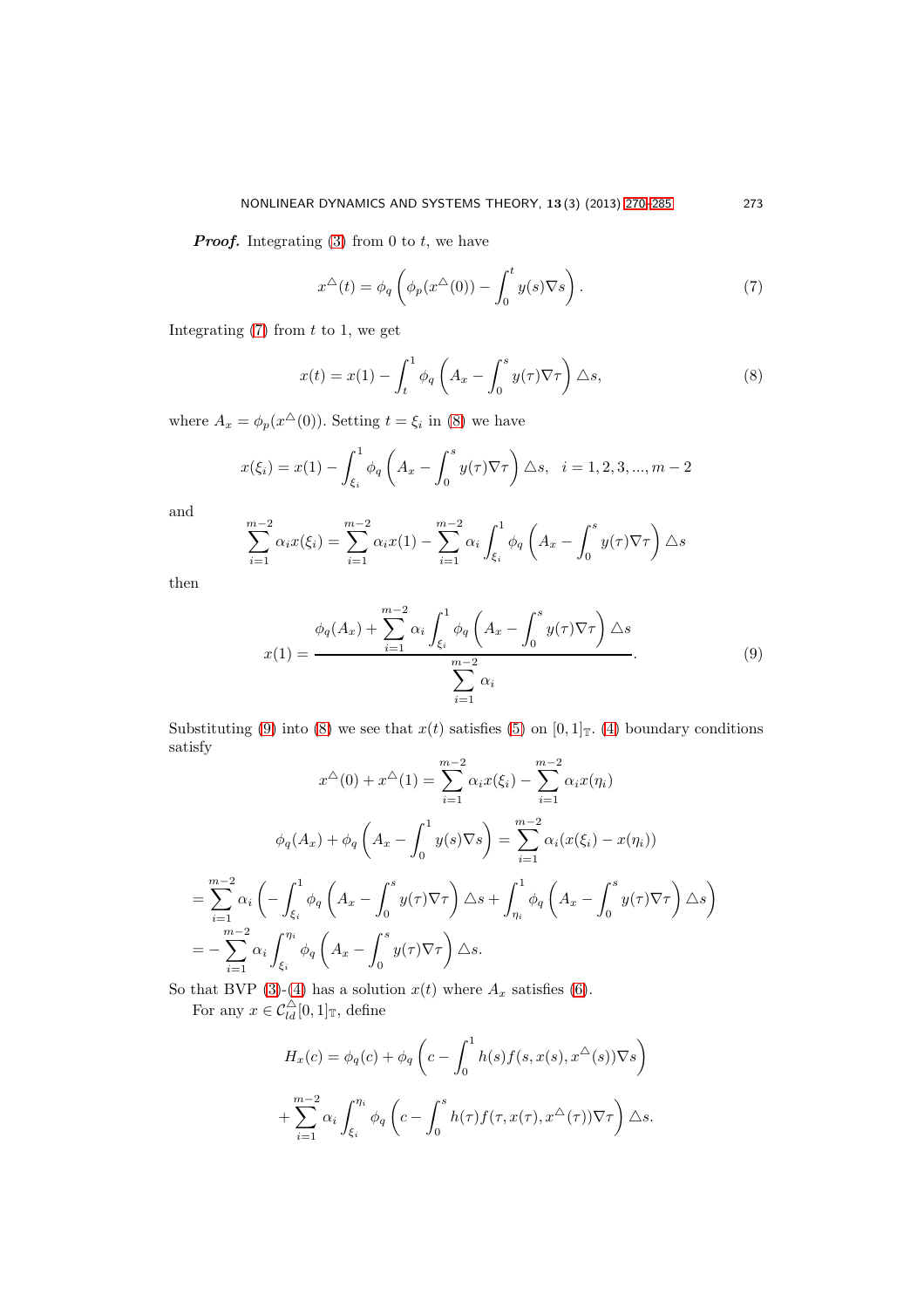Then 
$$
H_x : \mathbb{R} \to \mathbb{R}
$$
 is continuous and strictly increasing.  $H_x(0) < 0$ ,  
\n $H_x \left( \int_0^1 h(s) f(s, x(s), x^{\Delta}(s)) \nabla s \right) > 0$ , imply the existence of a unique  
\n $c = A_x \in (0, \int_0^1 h(s) f(s, x(s), x^{\Delta}(s)) \nabla s)$  such that  $H_x(A_x) = 0$ .  $\square$ 

**Lemma 2.2** If  $(H1) - (H3)$  *hold, then for*  $x \in C_{ld}^{\Delta}[0,1]$ <sub>T</sub>, the unique solution  $x(t)$  of *BVP [\(3\)](#page-2-0)-[\(4\)](#page-2-1) has the following properties: (i)*  $x(t)$  *is concave on*  $[0, 1]$ <sub>T</sub>, *(ii)*  $x(t) > 0$ .

**Proof.** Suppose that  $x(t)$  is a solution of BVP [\(3\)](#page-2-0)-[\(4\)](#page-2-1), then (i)  $(\phi_p(x^{\Delta}))^{\nabla}(t) = -h(t)f(t, x(t), x^{\Delta}(t)) \leq 0$ ,  $\phi_p(x^{\Delta})$  is nonincreasing so that  $x^{\Delta}(t)$  is

nonincreasing. This implies that 
$$
x(t)
$$
 is concave.  
\n(ii) We have  $x^{\Delta}(0) = \sum_{i=1}^{m-2} \alpha_i x(\xi_i) = \phi_q(A_x) > 0$  and  
\n $x^{\Delta}(1) = \phi_q\left(A_x - \int_0^1 h(s)f(s, x(s), x^{\Delta}(s))\nabla s\right) < 0$ . Furthermore, we get  
\n
$$
\alpha_1 x(\xi_1) - \alpha_1 x(0) = \alpha_1 \int_0^{\xi_1} x^{\Delta}(s) \Delta s \leq \alpha_1 \xi_1 x^{\Delta}(0) = \alpha_1 \xi_1 \sum_{i=1}^{m-2} \alpha_i x(\xi_i)
$$
\n
$$
\alpha_2 x(\xi_2) - \alpha_2 x(0) = \alpha_2 \int_0^{\xi_2} x^{\Delta}(s) \Delta s \leq \alpha_2 \xi_2 x^{\Delta}(0) = \alpha_2 \xi_2 \sum_{i=1}^{m-2} \alpha_i x(\xi_i).
$$

If we continue like this, we have

$$
\alpha_{m-2}x(\xi_{m-2}) - \alpha_{m-2}x(0) = \alpha_{m-2} \int_0^{\xi_{m-2}} x^{\Delta}(s) \Delta s \le \alpha_{m-2} \xi_{m-2}x^{\Delta}(0)
$$
  
=  $\alpha_{m-2} \xi_{m-2} \sum_{i=1}^{m-2} \alpha_i x(\xi_i).$ 

Using  $(H1)$ , we obtain

$$
\sum_{i=1}^{m-2} \alpha_i x(\xi_i) - \sum_{i=1}^{m-2} \alpha_i x(0) \le \sum_{i=1}^{m-2} \alpha_i x(\xi_i) \sum_{i=1}^{m-2} \alpha_i \xi_i < \sum_{i=1}^{m-2} \alpha_i x(\xi_i),
$$

which implies that  $x(0) > 0$ . Similarly,

$$
\alpha_1 x(1) - \alpha_1 x(\eta_1) = \alpha_1 \int_{\eta_1}^1 x^{\Delta}(s) \Delta s \ge \alpha_1 (1 - \eta_1) x^{\Delta}(1) = -\alpha_1 (1 - \eta_1) \sum_{i=1}^{m-2} \alpha_i x(\eta_i),
$$
  

$$
\alpha_2 x(1) - \alpha_2 x(\eta_2) = \alpha_2 \int_{\eta_2}^1 x^{\Delta}(s) \Delta s \ge \alpha_2 (1 - \eta_2) x^{\Delta}(1) = -\alpha_2 (1 - \eta_2) \sum_{i=1}^{m-2} \alpha_i x(\eta_i).
$$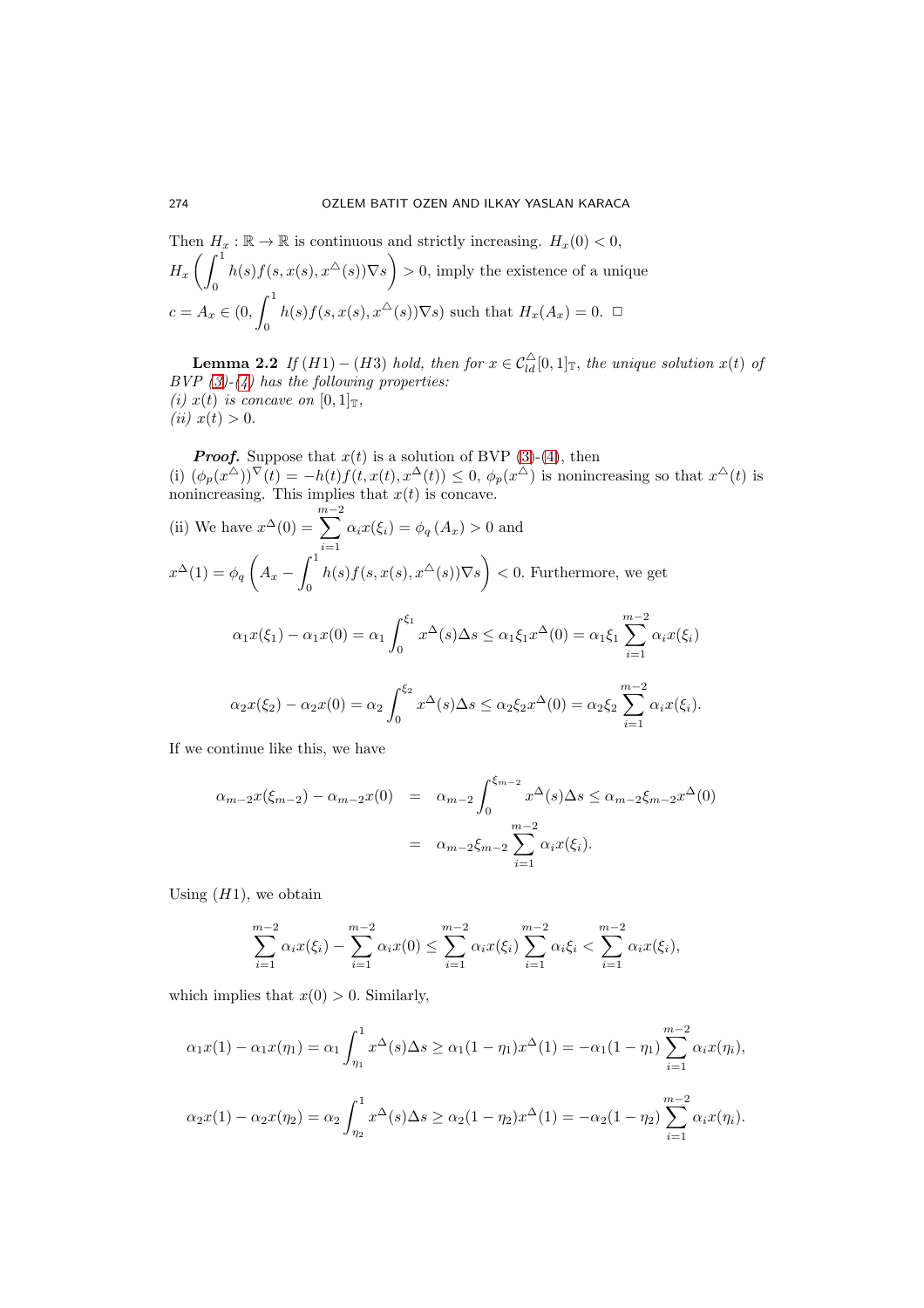If we continue like this, we have

$$
\alpha_{m-2}x(1) - \alpha_{m-2}x(\eta_{m-2}) = \alpha_{m-2} \int_{\eta_{m-2}}^{1} x^{\Delta}(s) \Delta s \ge \alpha_{m-2}(1 - \eta_{m-2})x^{\Delta}(1)
$$
  
=  $-\alpha_{m-2}(1 - \eta_{m-2}) \sum_{i=1}^{m-2} \alpha_i x(\eta_i).$ 

Using (H1), we have  $\sum^{m-2}$  $i=1$  $\alpha_i x(1) > 0, x(1) > 0.$  Therefore, we get  $x(t) > 0, t \in [0, 1]_T$ .  $\Box$ Let  $E = C_{ld}^{\triangle}[0,1]$ <sub>T</sub>, then E is a Banach space with the norm

$$
||x|| = \max\{\sup_{t \in [0,1]_{\mathbb{T}}} |x(t)|, \sup_{t \in [0,1]_{\mathbb{T}}} |x^{\Delta}(t)|\}
$$

and choose the cone  $P \subset E$  denoted by

$$
P = \{x \in E : x(t) \ge 0, x^{\Delta}(0) = \sum_{i=1}^{m-2} \alpha_i x(\xi_i), x(t) \text{ is concave on } [0,1]_{\mathbb{T}}\}.
$$

Define the operator  $T: P \to E$  by

$$
Tx(t) = \frac{\phi_q(A_x) + \sum_{i=1}^{m-2} \alpha_i \int_{\xi_i}^1 \phi_q(A_x - \int_0^s h(\tau) f(\tau, x(\tau), x^{\triangle}(\tau)) \nabla \tau) \triangle s}{\sum_{i=1}^{m-2} \alpha_i}
$$

<span id="page-5-2"></span>
$$
-\int_{t}^{1} \phi_{q}(A_{x}-\int_{0}^{s}h(\tau)f(\tau,x(\tau),x^{\Delta}(\tau))\nabla\tau)\Delta s. \tag{10}
$$

<span id="page-5-0"></span>**Lemma 2.3** If (H1) holds, then  $\sup_{t \in [0,1]_{\mathbb{T}}} x(t) \leq M \sup_{t \in [0,1]_{\mathbb{T}}} |x^{\Delta}(t)|$  for  $x \in P$ , *where*

<span id="page-5-1"></span>
$$
M = 1 + \frac{1}{\sum_{i=1}^{m-2} \alpha_i (1 - \xi_i)}.
$$
 (11)

**Proof.** For  $x \in P$ , one arrives at

$$
x(1) - x(0) \le \frac{x(\xi_i) - x(0)}{\xi_i}.
$$

Hence,

$$
\sum_{i=1}^{m-2} \alpha_i (1 - \xi_i) x(0) \le \sum_{i=1}^{m-2} \alpha_i x(\xi_i).
$$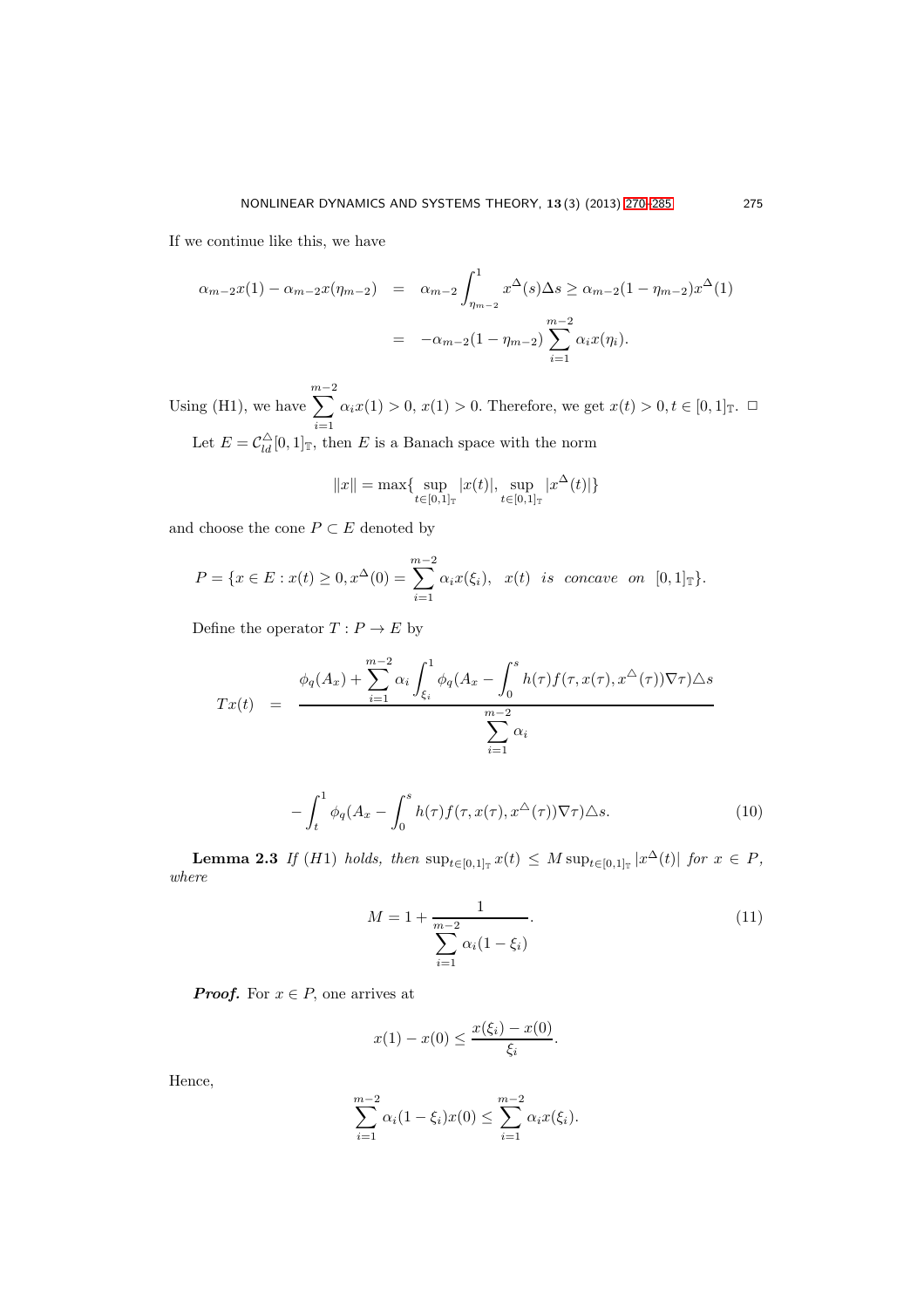By 
$$
x^{\Delta}(0) = \sum_{i=1}^{m-2} \alpha_i x(\xi_i)
$$
, we get

$$
x(0) \le \frac{1}{\sum_{i=1}^{m-2} \alpha_i (1 - \xi_i)} x^{\Delta}(0).
$$

Hence

$$
x(t) = \int_0^t x^{\Delta}(s) \Delta s + x(0)
$$
  
\n
$$
\leq tx^{\Delta}(0) + x(0)
$$
  
\n
$$
\leq tx^{\Delta}(0) + \frac{1}{\sum_{i=1}^{m-2} \alpha_i (1 - \xi_i)} x^{\Delta}(0)
$$
  
\n
$$
\leq [1 + \frac{1}{\sum_{i=1}^{m-2} \alpha_i (1 - \xi_i)}] x^{\Delta}(0)
$$
  
\n
$$
= Mx^{\Delta}(0),
$$

i.e,

$$
\sup_{t \in [0,1]_{\mathbb{T}}} x(t) \leq M x^{\Delta}(0) = M \sup_{t \in [0,1]_{\mathbb{T}}} x^{\Delta}(t) \leq M \sup_{t \in [0,1]_{\mathbb{T}}} |x^{\Delta}(t)|.
$$

The proof is complete.  $\Box$ 

From Lemma [2.3,](#page-5-0) we obtain

$$
||x|| = \max\{\sup_{t \in [0,1]_{\mathbb{T}}} |x(t)|, \sup_{t \in [0,1]_{\mathbb{T}}} |x^{\Delta}(t)|\}
$$
  
\n
$$
\leq \max\{M \sup_{t \in [0,1]_{\mathbb{T}}} |x^{\Delta}(t)|, \sup_{t \in [0,1]_{\mathbb{T}}} |x^{\Delta}(t)|\}
$$
  
\n
$$
\leq M \sup_{t \in [0,1]_{\mathbb{T}}} |x^{\Delta}(t)|.
$$

<span id="page-6-0"></span>**Lemma 2.4** For  $x \in C_{ld}^{\triangle}[0,1]$ <sub>T</sub>, let  $A_x$  satisfy [\(6\)](#page-2-2) corresponding to x. Suppose that  $(H1) - (H3)$  *hold, then*  $A_x$  :  $C_{ld}^{\triangle}[0,1]$ <sub>T</sub>  $\longrightarrow \mathbb{R}$  *is continuous about* x.

**Proof.** Suppose  $\{x_n\} \in C_{ld}^{\triangle}[0,1]$  with  $x_n \longrightarrow x_0 \in C_{ld}^{\triangle}[0,1]$  then there exists  $r_0$ such that

$$
\max\{\|x_0\|, \sup_{n \in \mathbb{N}-\{0\}} \|x_n\|\} < r_0.
$$

Let  $A_n$   $(n = 0, 1, ...)$  be constants decided by [\(6\)](#page-2-2) corresponding to  $x_n$   $(n = 0, 1, 2, ...)$ . By  $(H2)$ , we get that  $f(t, u, v)$  is bounded on  $[0, 1]_{\mathbb{T}} \times [0, r_0]^2$ . Set

$$
B_{r_0} = \sup\{f(t, u, v) : (t, u, v) \in [0, 1]_{\mathbb{T}} \times [0, r_0]^2\}.
$$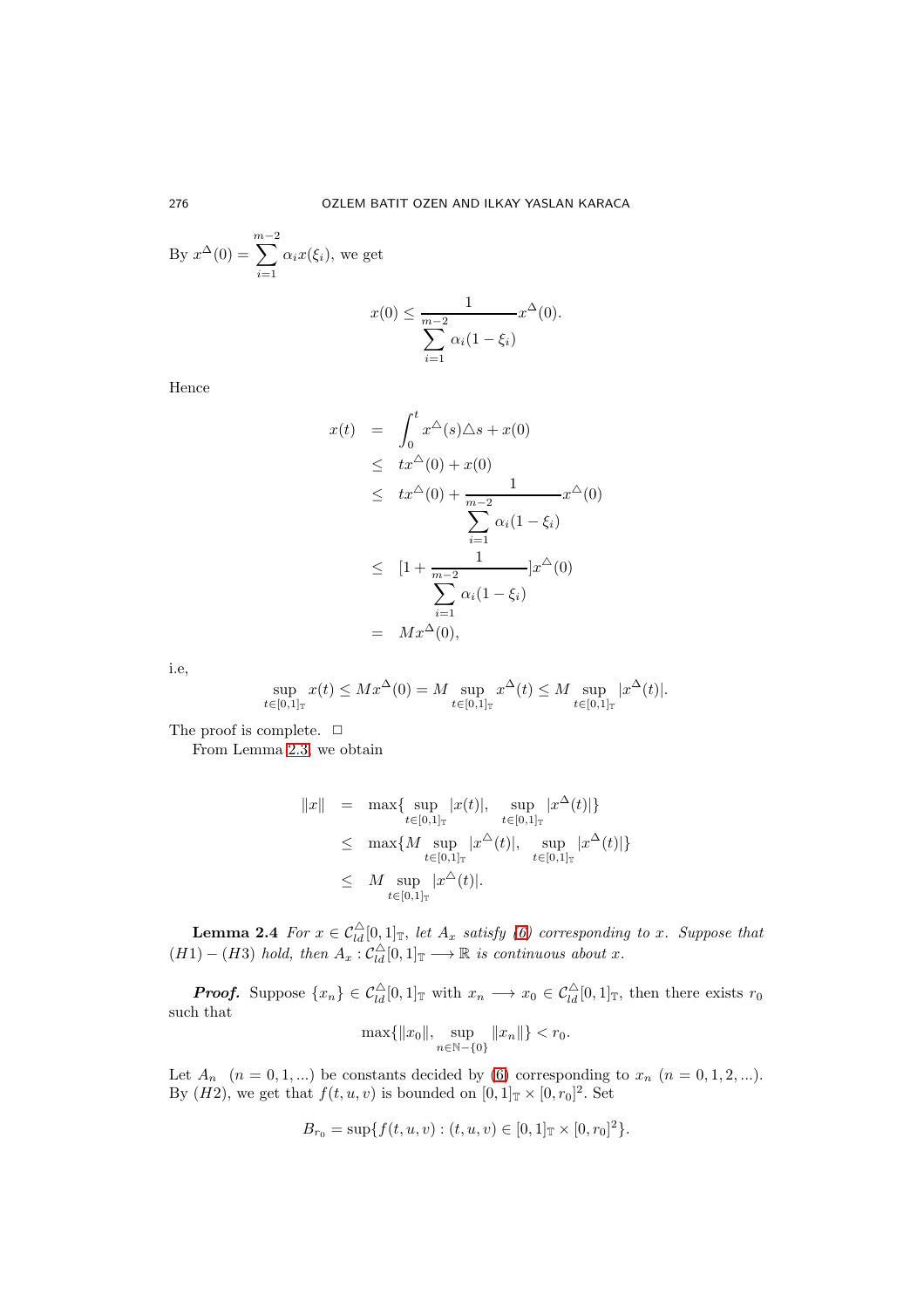Since

$$
\int_0^1 h(s)f(s,x(s),x^{\Delta}(s))\Delta s \leq B_{r_0}\int_0^1 h(s)\Delta s = B_{r_0}\Lambda,
$$

where  $\Lambda = \int_0^1$  $\int_0^1 h(s) \Delta s, \ A_n \in [0, \int_0^1]$  $\left\{\n\begin{array}{l} h(s)f(s,x(s),x^{\Delta}(s))\Delta s] \subseteq [0,B_{r_0}\Lambda],\n\end{array}\n\right.$  which means  ${A_n}$  is bounded. Suppose that sequence  ${A_n}$  does not convergence, then there exist two subsequences  $\{A_{n_k}^{(1)}\}, \{A_{n_k}^{(2)}\}$  of  $\{A_n\}$  with  $A_{n_k}^{(1)} \longrightarrow c_1, A_{n_k}^{(2)} \longrightarrow c_2$ , and  $c_1 \neq c_2$ . Combining  $(H2)$  and using the Lebesgue's dominated convergence theorem, we get

$$
\phi_q(c_1) = -\lim_{n_k \to +\infty} \phi_q(A_{n_k}^{(1)} - \int_0^1 h(s)f(s, x_{n_k}(s), x_{n_k}^{\Delta}(s))\nabla s)
$$
  
\n
$$
-\lim_{n_k \to +\infty} \sum_{i=1}^{m-2} \alpha_i \int_{\xi_i}^{\eta_i} \phi_q(A_{n_k}^{(1)} - \int_0^s h(\tau)f(\tau, x_{n_k}(\tau), x_{n_k}^{\Delta}(\tau))\nabla \tau) \Delta s
$$
  
\n
$$
= -\phi_q(\lim_{n_k \to +\infty} A_{n_k}^{(1)} - \lim_{n_k \to +\infty} \int_0^1 h(s)f(s, x_{n_k}(s), x_{n_k}^{\Delta}(s))\nabla s
$$
  
\n
$$
- \sum_{i=1}^{m-2} \alpha_i \int_{\xi_i}^{\eta_i} \phi_q(\lim_{n_k \to +\infty} A_{n_k}^{(1)} - \lim_{n_k \to +\infty} \int_0^s h(\tau)f(\tau, x_{n_k}(\tau), x_{n_k}^{\Delta}(\tau))\nabla \tau) \Delta s
$$
  
\n
$$
= -\phi_q(c_1 - \int_0^1 h(s)f(s, x_0(s), x_0^{\Delta}(s))\nabla s
$$
  
\n
$$
- \sum_{i=1}^{m-2} \alpha_i \int_{\xi_i}^{\eta_i} \phi_q(c_1 - \int_0^s h(\tau)f(\tau, x_0(\tau), x_0^{\Delta}(\tau))\nabla \tau) \Delta s.
$$

Since sequence  $\{A_n\}$  is unique, we get  $c_1 = A_0$ . Similarly  $c_2 = A_0$ . So  $c_1 = c_2$ , which is a contradiction. Therefore  $A_n \longrightarrow A_0$  for  $x_n \longrightarrow x_0$ , which means  $A_x : \mathcal{C}_{ld}^{\triangle}[0,1]_{\mathbb{T}} \longrightarrow \mathbb{R}$ is continuous. The proof is complete.  $\ \Box$ 

**Lemma 2.5** *Suppose that*  $(H1) - (H3)$  *hold, then*  $T: P \longrightarrow P$  *is completely continuous.*

**Proof.** We divide the proof into three steps.

Step 1. We show that  $TP \subset P$ . For  $x \in P$ , by  $(H1)-(H3)$ , we have  $(Tx)(t) \ge 0$  and  $(Tx)^{\triangle}(0) =$  $\sum^{m-2}$  $\alpha_i(T x)(\xi_i)$ .

 $i=1$ If  $t \in [0,1]_{\mathbb{T}}$  is left scattered, then

$$
(Tx)^{\Delta \nabla}(t) = \frac{(Tx)^{\Delta}(t) - (Tx)^{\Delta}(\rho(t))}{t - \rho(t)} \le 0
$$

on  $t \in [0,1]_{\mathbb{T}}$ . If  $t \in [0,1]_{\mathbb{T}}$  is left dense, then

$$
(Tx)^{\Delta \nabla}(t) = \lim_{s \to t} \frac{(Tx)^{\Delta}(t) - (Tx)^{\Delta}(s)}{t - s} \le 0
$$

on  $t \in [0,1]_T$ . Hence Tx is nonnegative, concave on  $[0,1]_T$ , i.e.,  $TP \subset P$ .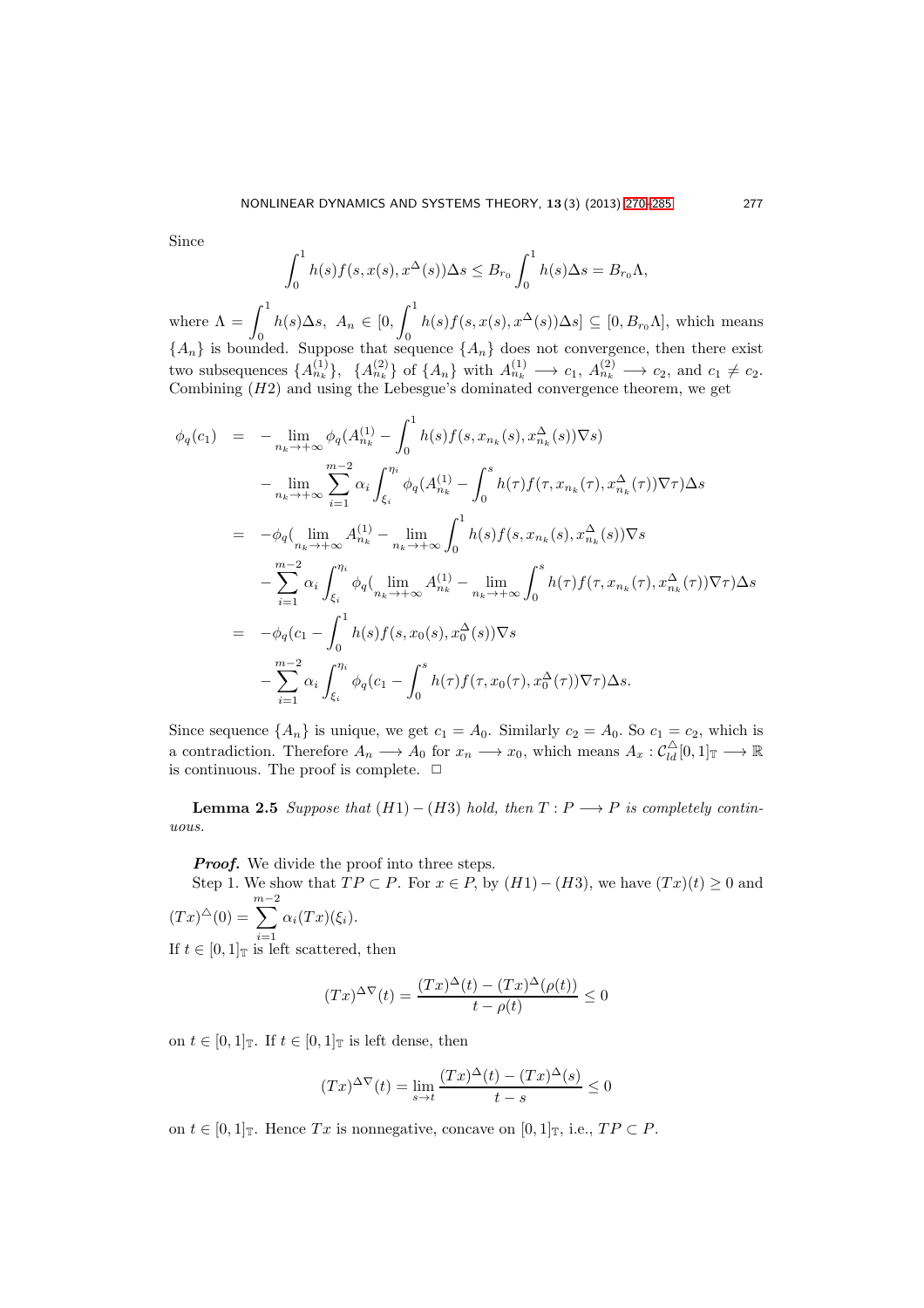Step 2. We show that  $T: P \longrightarrow P$  is continuous. Let  $x_n \longrightarrow x$  as  $n \longrightarrow +\infty$  in P, then there exists  $r_0$  such that

$$
\max\{\|x\|, \sup_{n \in \mathbb{N}-\{0\}} \|x_n\|\} < r_0.
$$

By  $(H2)$ , we get that  $f(t, u, v)$  is bounded on  $[0, 1]_{\mathbb{T}} \times [0, r_0]^2$ . Set

$$
B_{r_0} = \sup\{f(t, u, v) : (t, u, v) \in [0, 1] \times [0, r_0]^2\}.
$$

We get

$$
\begin{split}\n|\phi_p((Tx_n)^{\Delta}(t)) - \phi_p((Tx)^{\Delta}(t))| \\
= |A_{x_n} - \int_0^t h(s)f(s, x_n(s), x_n^{\Delta}(s))\nabla s - A_x - \int_0^t h(s)f(s, x(s), x^{\Delta}(s))\nabla s| \\
\leq |A_{x_n} - A_x| + \int_0^t h(s)|f(s, x_n(s), x_n^{\Delta}(s)) - f(s, x(s), x^{\Delta}(s))|\nabla s \\
\leq |A_{x_n} - A_x| + 2B_{r_0}\Lambda = 2B_{r_0}\Lambda + 2B_{r_0}\Lambda = 4B_{r_0}\Lambda.\n\end{split}
$$

Therefore by the Lebesgue's dominated convergence theorem, we have

$$
|\phi_p((Tx_n)^{\Delta}(t)) - \phi_p((Tx)^{\Delta}(t))| \longrightarrow 0 \text{ as } n \longrightarrow +\infty.
$$

By using Lemma [2.3](#page-5-0) we get

$$
0 \leq ||(Tx_n)(t) - (Tx)(t)|| \leq M \sup_{t \in [0,1]_T} |(Tx_n)^{\Delta}(t) - (Tx)^{\Delta}(t)| \longrightarrow 0 \text{ as } n \longrightarrow +\infty.
$$

Hence  $T$  is continuous.

Step 3. We show that  $T: P \longrightarrow P$  is relatively compact. Let  $\Omega$  be any bounded set of P. Then there exists  $L > 0$  such that  $||x|| \leq L$  for all  $x \in \Omega$ . Set

$$
B_L = \sup\{f(t, u, v) : (t, u, v) \in [0, 1] \times [0, r_0]^2\}.
$$

For  $x \in \Omega$ , we have

$$
||Tx|| = \max\{\sup_{t \in [0,1]_{\mathbb{T}}} Tx(t), \sup_{t \in [0,1]_{\mathbb{T}}} |(Tx)^{\Delta}(t)|\}
$$
  

$$
\leq M(Tx)^{\Delta}(0)
$$
  

$$
\leq M\phi_q(A_x) \leq M\phi_q(B_L\Lambda).
$$

Hence  $T\Omega$  is uniformly bounded.

Now we show that T $\Omega$  is locally equicontinuous on  $[0, 1]_T$ . For  $t_1, t_2 \in [0, 1]_T$  and  $x \in \Omega$ , we may assume that  $t_2 > t_1$ .

$$
|\phi_p((Tx)^{\Delta}(t_1)) - \phi_p((Tx)^{\Delta}(t_2))|
$$
  
=  $|A_x - \int_0^{t_1} h(s)f(s, x(s), x^{\Delta}(s))\nabla s - A_x + \int_0^{t_2} h(s)f(s, x(s), x^{\Delta}(s))\nabla s|.$ 

Hence,

$$
|\phi_p((Tx)^{\Delta}(t_1)) - \phi_p((Tx)^{\Delta}(t_2))| \longrightarrow 0 \text{ as } t_1 \longrightarrow t_2.
$$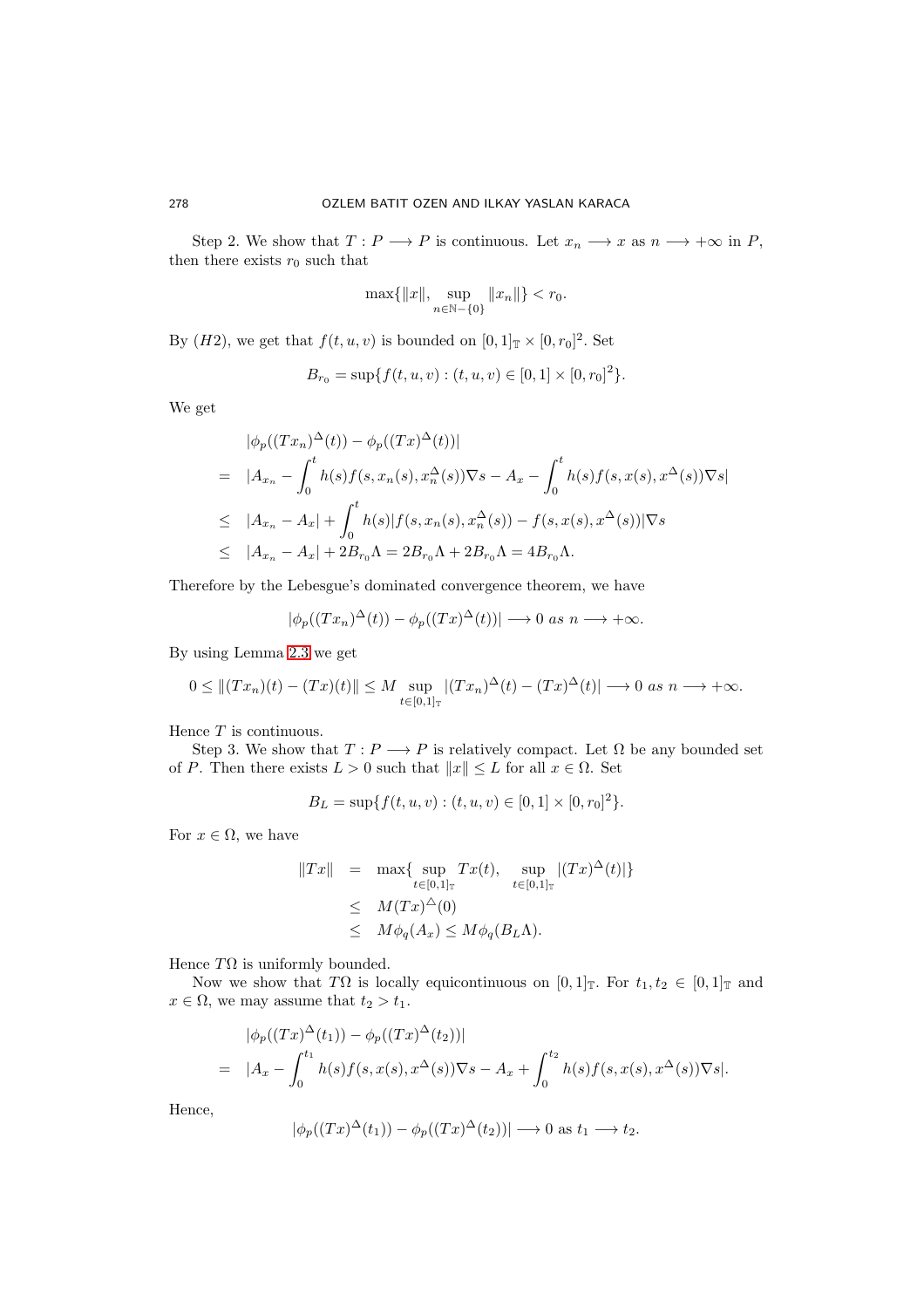Since

$$
\sup_{t\in[0,1]_{\mathbb{T}}} |(Tx)^{\Delta}(t_1) - (Tx)^{\Delta}(t_2)| \longrightarrow 0 \text{ as } t_1 \longrightarrow t_2,
$$

we get

$$
||(Tx)(t_1)-(Tx)(t_2)|| \longrightarrow 0 \text{ as } t_1 \longrightarrow t_2.
$$

Hence TQ is locally equicontinuous on [0, 1]<sub>T</sub>. From step  $1-3$ , we get  $T: P \longrightarrow P$  is completely continuous. The proof is complete.  $\Box$ 

### 3 Existence of Three Positive Solutions

Let  $\gamma$  and  $\theta$  be nonnegative continuous convex functionals on a cone P,  $\alpha$  be nonnegative continuous concave functional on P and  $\psi$  be nonnegative continuous functional on P. Then for positive real numbers  $a, b, c$  and  $d$ , we define the following convex sets

$$
P(\gamma, d) = \{x \in P : \gamma(x) < d\},
$$
\n
$$
P(\gamma, \alpha, b, d) = \{x \in P : b \le \alpha(x), \ \gamma(x) \le d\},
$$
\n
$$
P(\gamma, \theta, \alpha, b, c, d) = \{x \in P : b \le \alpha(x), \ \theta(x) \le c, \ \gamma(x) \le d\},
$$
\n
$$
R(\gamma, \psi, a, d) = \{x \in P : a \le \psi(x), \ \gamma(x) \le d\}.
$$

<span id="page-9-0"></span>Theorem 3.1 *(Avery-Peterson's Fixed Point Theorem) [\[13\]](#page-15-7) Let* P *be a cone in a real Banach space* E*. Assume that there exist two positive number* M *and* d*, two nonnegative continuous convex functionals* γ *and* θ *on* P*, a nonnegative continuous concave functional*  $\alpha$  *on* P and a nonnegative continuous functional  $\psi$  *on* P *such that*  $\psi(\lambda x) \leq \lambda \psi(x)$  for  $all 0 \leq \lambda \leq 1$  and

$$
\alpha(x) \le \psi(x), \quad ||x|| \le M\gamma(x)
$$

*for all*  $x \in \overline{P(\gamma, d)}$ . *Suppose that*  $T : \overline{P(\gamma, d)} \longrightarrow \overline{P(\gamma, d)}$  *is completely continuous and there exist three positive numbers*  $a, b$  *and*  $c$  *with*  $a < b$  *such that* 

- (S1)  $\{x \in P(\gamma, \theta, \alpha, b, c, d) | \alpha(x) > b\} \neq \emptyset$  and  $\alpha(Tx) > b$  for  $x \in P(\gamma, \theta, \alpha, b, c, d);$
- (S2)  $\alpha(Tx) > b$  for  $x \in P(\gamma, \alpha, b, d)$  with  $\theta(Tx) > c$ ;
- (S3)  $0 \notin R(\gamma, \psi, a, d)$  and  $\psi(Tx) < a$  for  $x \in R(\gamma, \psi, a, d)$  with  $\psi(x) = a$ .

*Then T has at least three fixed points*  $x_1, x_2, x_3 \in \overline{P(\gamma, d)}$  *such that* 

$$
\gamma(x_i) \le d, \quad i = 1, 2, 3, \quad \psi(x_1) < a, \quad a < \psi(x_2) \quad \text{with} \quad \alpha(x_2) < b, \quad \alpha(x_3) > b.
$$

Set

$$
\Omega = \int_w^{\nu} h(\tau) \nabla \tau,
$$

and define the maps

<span id="page-9-2"></span><span id="page-9-1"></span>
$$
\gamma(x) = \sup_{t \in [0,1]_{\mathbb{T}}} |x^{\Delta}(t)|, \ \psi(x) = \theta(x) = \sup_{t \in [0,1]_{\mathbb{T}}} x(t), \ \alpha(x) = \min_{t \in [w,v]_{\mathbb{T}}} x(t). \tag{12}
$$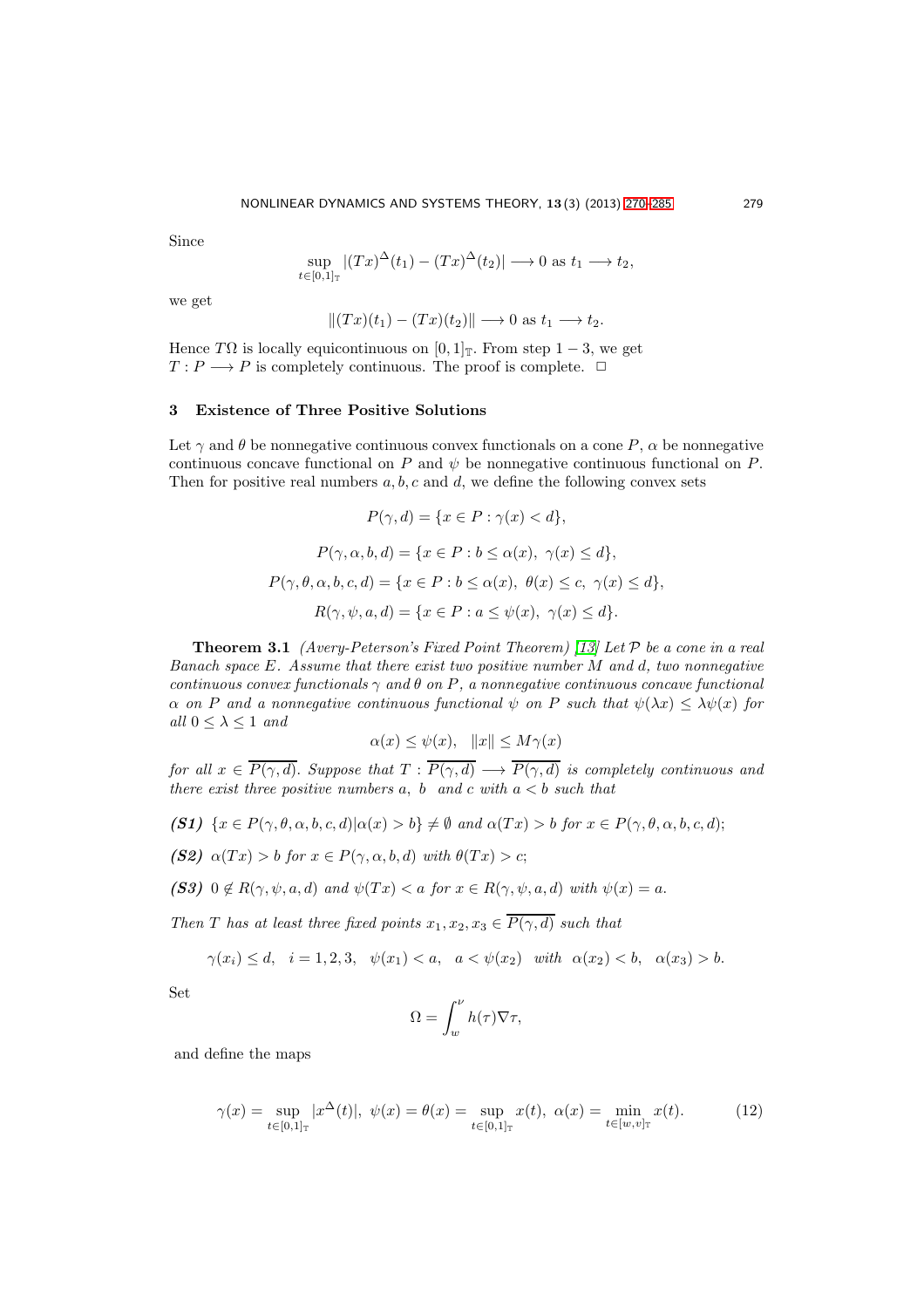Theorem 3.2  $Assume(H1) - (H3) hold. Let$ 

$$
\frac{2b}{w} \frac{1}{\sum_{i=1}^{m-2} \alpha_i} \left[ \sum_{i=1}^{m-2} \alpha_i + 1 - \sum_{i=1}^{m-2} \alpha_i \xi_i \right] < c < d,
$$

$$
\max\left\{\xi_i,\frac{1}{\sum_{i=1}^{m-2}\alpha_i}\left[2\sum_{i=1}^{m-2}\alpha_i-\sum_{i=1}^{m-2}\alpha_i\xi_i+\sum_{i=1}^{m-2}\alpha_i(1-\xi_i)\sum_{i=1}^{m-2}\alpha_i(\eta_i-\xi_i)-1\right],\right\}
$$

$$
\frac{2b}{c} \frac{1}{\sum_{i=1}^{m-2} \alpha_i} \left[ \sum_{i=1}^{m-2} \alpha_i + 1 - \sum_{i=1}^{m-2} \alpha_i \xi_i \right] \right\} < w < \nu < \frac{1}{2}
$$

*and suppose that* f *satisfies the following conditions*

(A1)  $f(t, u, v) \leq \frac{1}{2\Lambda} \phi_p(d)$  for  $(t, u, v) \in [0, 1]_{\mathbb{T}} \times [0, Md] \times [0, d]$ ; (A2)  $f(t, u, v) > \frac{1}{\Omega} \phi_p(\frac{b}{A})$  for  $(t, u, v) \in [w, v]_{\mathbb{T}} \times [b, c] \times [0, d]$ ; (A3)  $f(t, u, v) < \frac{1}{2\Lambda} \phi_p(\frac{a}{M})$  for  $(t, u, v) \in [0, 1]_{\mathbb{T}} \times [0, a] \times [0, d]$ ; *where* M, Λ *are defined as in [\(11\)](#page-5-1) and Lemma* [2.4](#page-6-0) *respectively, and* 1  $\setminus$ 1

$$
A = \frac{1}{m-2} \left[ \left( 1 + \sum_{i=1}^{m-2} \alpha_i (w - \xi_i) \right) \frac{1}{2 + \sum_{i=1}^{m-2} \alpha_i (\eta_i - \xi_i)} - \sum_{i=1}^{m-2} \alpha_i (1 - \xi_i) \right].
$$
  

$$
\sum_{i=1}^{m-2} \alpha_i
$$

*Then the BVP* [\(1\)](#page-1-0)<sup>*-*</sup>[\(2\)](#page-1-0) has at least three positive solutions  $x_1 x_2$  *and*  $x_3$  *such that* 

$$
\gamma(x_i) \le d, \ i = 1, 2, 3, \quad \psi(x_1) < a, \quad a < \psi(x_2) \ \text{with} \ \alpha(x_2) < b, \ \alpha(x_3) > b.
$$

**Proof.** The boundary value problem [\(1\)](#page-1-0)-[\(2\)](#page-1-0) has a solution  $x = x(t)$  if and only if x solves the operator equation  $x = Tx$ . Thus we set out to verify that the operator T satisfies Avery-Peterson's fixed point theorem which will prove the existence of three fixed point of T. Now the proof is divided into four steps.

Step 1 : We will show that  $(A1)$  implies that

$$
T: \overline{P(\gamma, d)} \longrightarrow \overline{P(\gamma, d)}.
$$

For  $x \in \overline{P(\gamma, d)}$ , there is  $\gamma(x) = \sup_{t \in [0, 1]_{\mathbb{T}}} |x^{\Delta}(t)| \le d$ . From Lemma [2.3,](#page-5-0)

$$
\sup_{t \in [0,1]_T} x(t) \le M \sup_{t \in [0,1]_T} |x^{\Delta}(t)| \le Md,
$$

then the condition  $(A1)$  implies

$$
f(t, x(t), x^{\Delta}(t)) \le \frac{\phi_p(d)}{2\Lambda}.
$$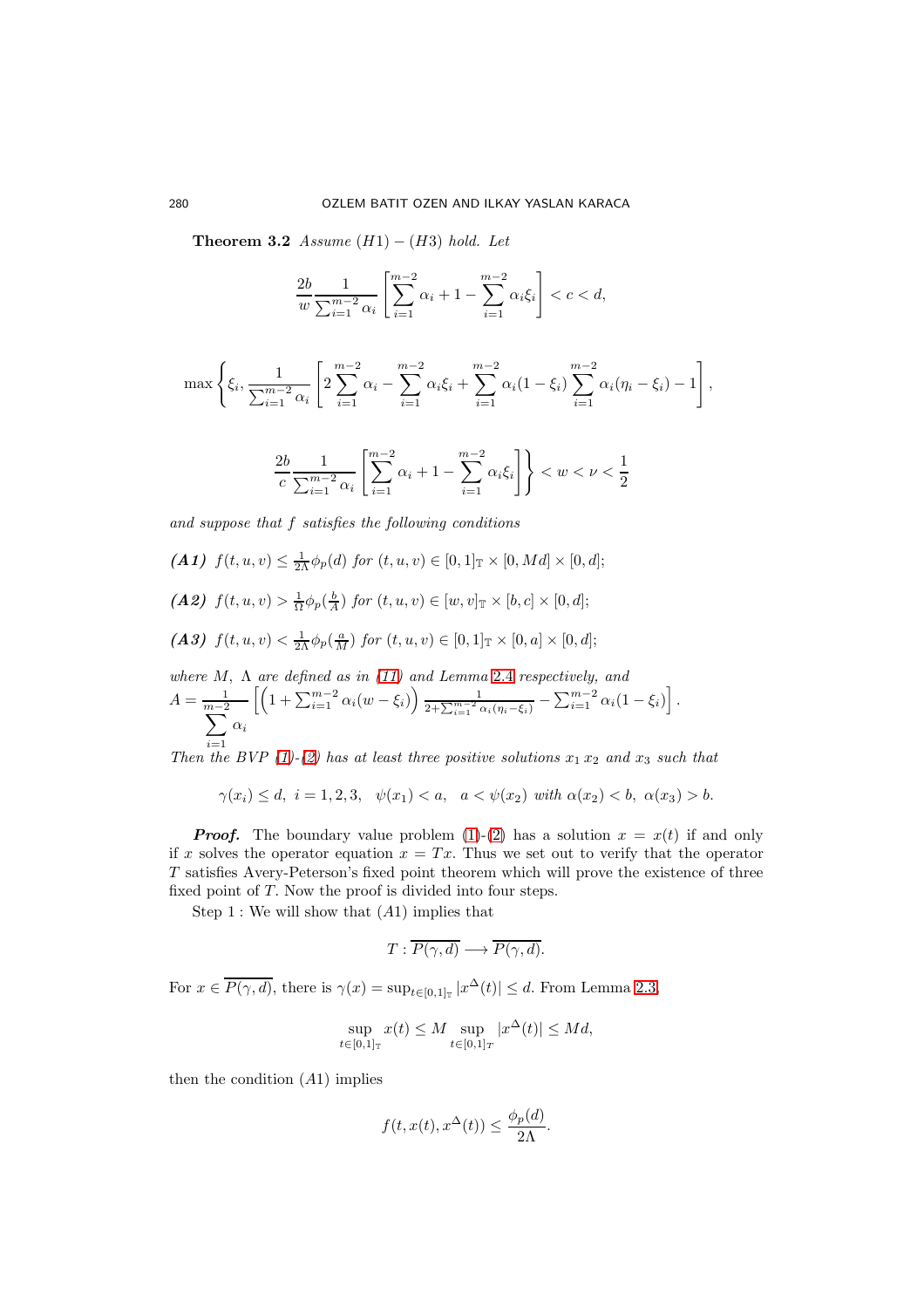On the other hand, for  $x \in P$ , we get

$$
\gamma(Tx) = \sup_{t \in [0,1]_{\mathbb{T}}} |(Tx)^{\Delta}(t)|
$$
  
\n
$$
= \sup_{t \in [0,1]_{\mathbb{T}}} |\phi_q(A_x - \int_0^t h(s)f(s,x(s),x^{\Delta}(s))\nabla s)|
$$
  
\n
$$
\leq \phi_q(A_x + \int_0^1 h(s)f(s,x(s),x^{\Delta}(s))\nabla s)
$$
  
\n
$$
\leq \phi_q(2\int_0^1 h(s)f(s,x(s),x^{\Delta}(s))\nabla s)
$$
  
\n
$$
\leq \phi_q(\frac{\phi_p(d)}{\Lambda}\int_0^1 h(s)\nabla s) = d.
$$

Step 2. We show that condition  $(S1)$  in Theorem [3.1](#page-9-0) holds. We take

$$
x(t) = \frac{c}{2} \frac{1 - \sum_{i=1}^{m-2} \alpha_i \xi_i}{1 - \sum_{i=1}^{m-2} \alpha_i \xi_i + \sum_{i=1}^{m-2} \alpha_i} \left[ \frac{\sum_{i=1}^{m-2} \alpha_i}{1 - \sum_{i=1}^{m-2} \alpha_i \xi_i} t + 1 \right]
$$

for  $t \in [0,1]$  T. By [\(12\)](#page-9-1), we get  $\gamma(x) = \sup_{t \in [0,1]_{\mathbb{T}}} |x^{\Delta}(t)| = \frac{c}{2}$  $\sum_{i=1}^{m-2} \alpha_i$  $\frac{\sum_{i=1}^{\infty} \alpha_i}{1-\sum_{i=1}^{m-2} \alpha_i \xi_i + \sum_{i=1}^{m-2} \alpha_i} < d,$  $\psi(x) = \theta(x) = \sup_{t \in [0,1]_{\mathbb{T}}} x(t) = \overline{x(1)} = \frac{c}{2} < c,$  $\alpha(x) = \min_{t \in [w,v]_{\mathbb{T}}} x(t) = x(w) > b.$ Hence  $\{x \in P(\gamma, \theta, \alpha, b, c, d : \alpha(x) > b\} \neq \emptyset$ . Since

$$
\phi_q(A_x) = \phi_q\left(\int_0^1 h(s)f(s, x(s), x^{\Delta}(s))\nabla s - A_x\right) \n+ \sum_{i=1}^{m-2} \alpha_i \int_{\xi_i}^{\eta_i} \phi_q\left(\int_0^s h(\tau)f(\tau, x(\tau), x^{\Delta}(\tau))\nabla \tau - A_x\right) \Delta s \n\geq \phi_q\left(\int_0^1 h(s)f(s, x(s), x^{\Delta}(s))\nabla s\right) - \phi_q(A_x) \n+ \sum_{i=1}^{m-2} \alpha_i \int_{\xi_i}^{\eta_i} \phi_q\left(\int_0^s h(\tau)f(\tau, x(\tau), x^{\Delta}(\tau))\nabla \tau\right) \Delta s \n- \sum_{i=1}^{m-2} \alpha_i \int_{\xi_i}^{\eta_i} \phi_q(A_x) \Delta s \n\geq \phi_q\left(\int_0^1 h(s)f(s, x(s), x^{\Delta}(s))\nabla s\right) - \phi_q(A_x) \n- \sum_{i=1}^{m-2} \alpha_i(\eta_i - \xi_i)\phi_q(A_x),
$$

we have

$$
\left[2+\sum_{i=1}^{m-2}\alpha_i(\eta_i-\xi_i)\right]\phi_q(A_x)\geq\phi_q\left(\int_0^1h(s)f(s,x(s),x^{\Delta}(s))\nabla s\right).
$$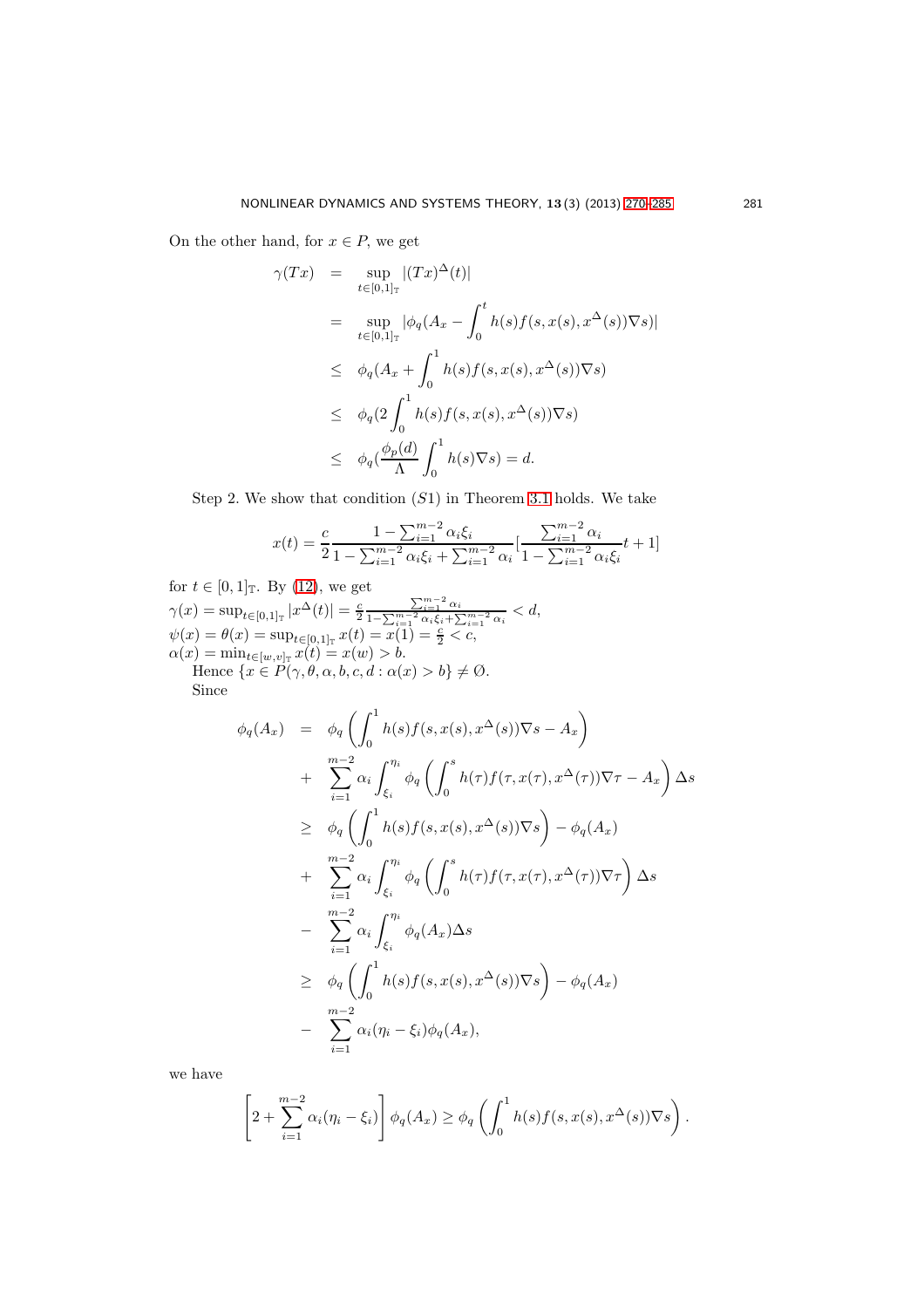Hence, we get

<span id="page-12-0"></span>
$$
\phi_q(A_x) \ge \frac{1}{2\sum_{i=1}^{m-2} \alpha_i(\eta_i - \xi_i)} \phi_q\left(\int_0^1 h(s) f(s, x(s), x^{\Delta}(s)) \nabla s\right).
$$
\n(13)

Case 1. If  $\alpha(Tx) = \min_{t \in [w,\nu]_{\mathbb{T}}} Tx(t) = Tx(w)$  holds then from [\(10\)](#page-5-2), [\(13\)](#page-12-0) and (A2), we obtain

$$
Tx(w) = \frac{1}{\sum_{i=1}^{m-2} \alpha_i} \left[ \phi_q(A_x) + \sum_{i=1}^{m-2} \alpha_i \int_{\xi_i}^1 \phi_q\left(A_x - \int_0^s h(\tau) f(\tau, x(\tau), x^{\Delta}(\tau)) \nabla \tau \right) \Delta s \right]
$$
  
+ 
$$
\int_1^w \phi_q(A_x - \int_0^s h(\tau) f(\tau, x(\tau), x^{\Delta}(\tau)) \nabla \tau) \Delta s
$$
  
= 
$$
\frac{1}{\sum_{i=1}^{m-2} \alpha_i} \left[ \phi_q(A_x) + \sum_{i=1}^{m-2} \alpha_i \int_{\xi_i}^w \phi_q\left(A_x - \int_0^s h(\tau) f(\tau, x(\tau), x^{\Delta}(\tau)) \nabla \tau \right) \Delta s \right]
$$
  

$$
\geq \frac{1}{\sum_{i=1}^{m-2} \alpha_i} \left[ \phi_q(A_x) + \sum_{i=1}^{m-2} \alpha_i \int_{\xi_i}^w \phi_q(A_x) \Delta s
$$
  
- 
$$
\sum_{i=1}^{m-2} \alpha_i \int_{\xi_i}^w \phi_q\left( \int_0^s h(\tau) f(\tau, x(\tau), x^{\Delta}(\tau)) \nabla \tau \right) \Delta s \right]
$$
  

$$
\geq \frac{1}{\sum_{i=1}^{m-2} \alpha_i} \left[ \phi_q(A_x) + \sum_{i=1}^{m-2} \alpha_i (w - \xi_i) \phi_q(A_x) \right]
$$
  
- 
$$
\sum_{i=1}^{m-2} \alpha_i \int_{\xi_i}^1 \phi_q\left( \int_0^1 h(\tau) f(\tau, x(\tau), x^{\Delta}(\tau)) \nabla \tau \right) \Delta s \right]
$$
  
= 
$$
\frac{1}{\sum_{i=1}^{m-2} \alpha_i} \left[ \left( 1 + \sum_{i=1}^{m-2} \alpha_i (w - \xi_i) \right) \phi_q(A_x) - \sum_{i=1}^{m-2} \alpha_i (1 - \xi_i) \phi_q\left( \int_0^1 h(\tau) f(\tau, x(\tau), x^{\Delta}(\tau)) \nabla \tau \right) \right]
$$
  

$$
\geq \frac{1}{\sum_{i=1}^{m-2} \alpha_i} \left
$$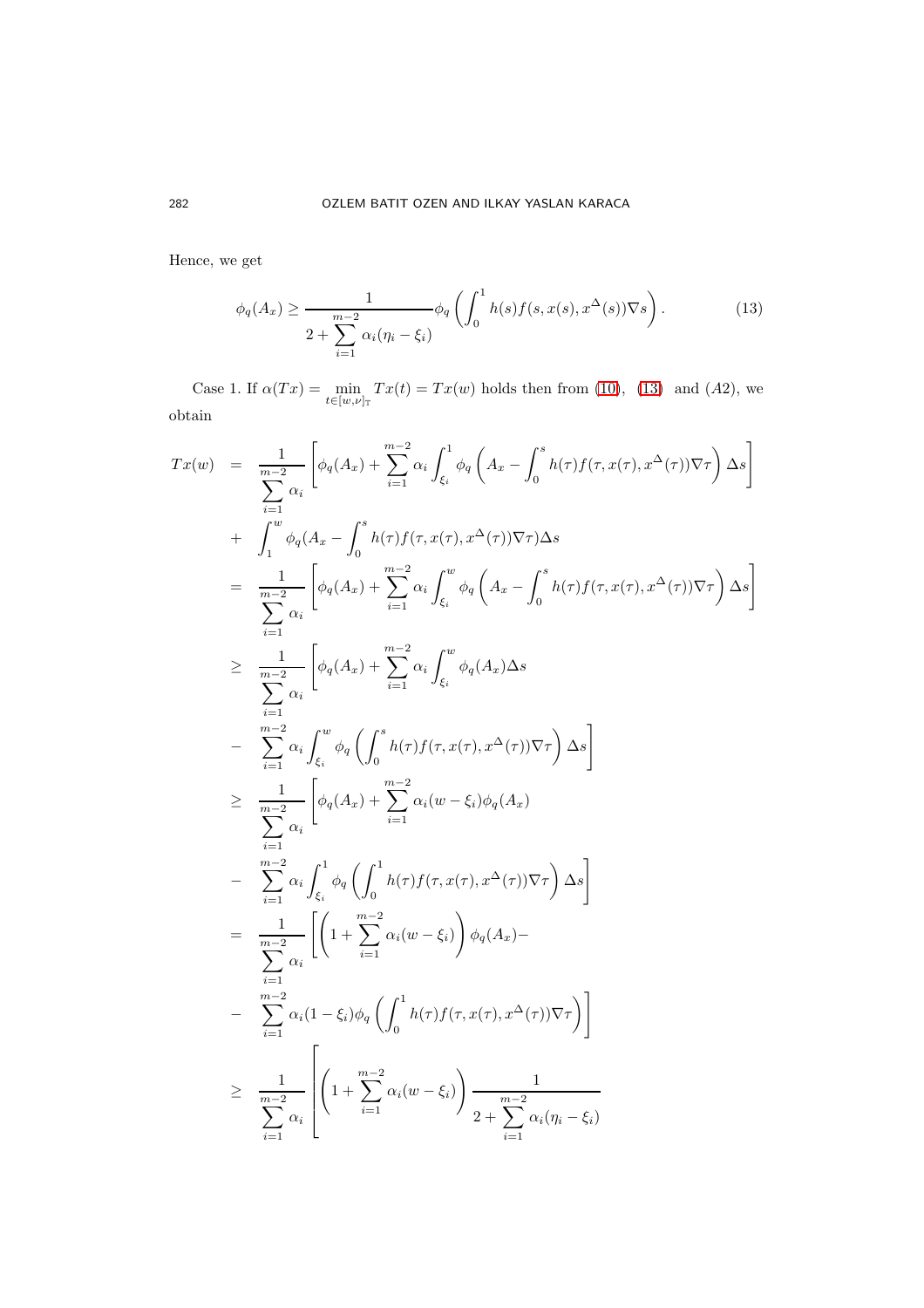$$
- \sum_{i=1}^{m-2} \alpha_i (1 - \xi_i) \bigg] \phi_q \left( \int_0^1 h(\tau) f(\tau, x(\tau), x^\Delta(\tau)) \nabla \tau \right)
$$
  
=  $A \phi_q \left( \int_0^1 h(\tau) f(\tau, x(\tau), x^\Delta(\tau)) \nabla \tau \right)$   
 $\rangle A \phi_q \left( \int_w^\nu h(\tau) \frac{1}{\Omega} \phi_p \left( \frac{b}{A} \right) \nabla \tau \right)$   
=  $A \frac{b}{A} \phi_q (\frac{1}{\Omega} \int_w^\nu h(\tau) \nabla \tau) = b.$ 

Thus we get  $Tx(w) > b$ .

Case 2. If  $\alpha(Tx) = \min_{t \in [w,\nu]_{\mathbb{T}}} Tx(t) = Tx(\nu)$  holds then from [\(10\)](#page-5-2), [\(13\)](#page-12-0) and (A2), we get

$$
Tx(\nu) \geq \frac{1}{\sum_{i=1}^{m-2} \alpha_i} \left[ \left( 1 + \sum_{i=1}^{m-2} \alpha_i (\nu - \xi_i) \right) \frac{1}{2 + \sum_{i=1}^{m-2} \alpha_i (\eta_i - \xi_i)} - \sum_{i=1}^{m-2} \alpha_i (1 - \xi_i) \right] \phi_q \left( \int_0^1 h(\tau) f(\tau, x(\tau), x^{\Delta}(\tau)) \nabla \tau \right)
$$
  

$$
\geq A \phi_q \left( \int_0^1 h(\tau) f(\tau, x(\tau), x^{\Delta}(\tau)) \nabla \tau \right)
$$
  

$$
A \phi_q \left( \int_w^{\nu} h(\tau) \frac{1}{\Omega} \phi_p \left( \frac{b}{A} \right) \nabla \tau \right) = b.
$$

Hence we get  $Tx(\nu) > b$ .

Therefore we get  $\alpha(Tx) > b$  for all  $x \in P(\gamma, \theta, \alpha, b, c, d)$ . Consequently, condition (S1) in Theorem [3.1](#page-9-0) is satisfied.

Step 3. We prove that  $(S2)$  in Theorem [3.1](#page-9-0) holds. Since x is nonnegative and concave on  $[0,1]_T$ , we obtain

$$
x(w) = x \left[ \frac{\frac{1}{w}(1+t) - 1}{\frac{1}{w}(1+t)} \frac{1}{\frac{1}{w}(1+t) - 1} + \frac{1}{\frac{1}{w}(1+t)} t \right]
$$
  
\n
$$
\geq \frac{\frac{1}{w}(1+t) - 1}{\frac{1}{w}(1+t)} x \left( \frac{1}{\frac{1}{w}(1+t) - 1} \right) + \frac{1}{\frac{1}{w}(1+t)} x(t)
$$
  
\n
$$
\geq \frac{w}{1+t} x(t) \geq \frac{w}{2} x(t).
$$

Therefore  $x(w) \geq \frac{w}{2} \sup_{t \in [0,1]_{\mathbb{T}}} x(t) = \frac{w}{2} \theta(x)$ . Similarly  $x(\nu) \geq \frac{\nu}{2} \theta(x) > \frac{w}{2} \theta(x)$  holds. Hence  $\omega$ 

$$
\alpha(x) \ge \frac{w}{2}\theta(x), \quad x \in [0,1]_{\mathbb{T}}.
$$

Then we get

$$
\alpha(Tx) \geq \frac{w}{2}\theta(Tx) > \frac{w}{2}c > \frac{w}{2}\frac{2b(L+1)}{wL}
$$
  
=  $b\left(\frac{\sum_{i=1}^{m-2} \alpha_i}{1 - \sum_{i=1}^{m-2} \alpha_i} + 1\right) \frac{1 - \sum_{i=1}^{m-2} \alpha_i \xi_i}{\sum_{i=1}^{m-2} \alpha_i} > b$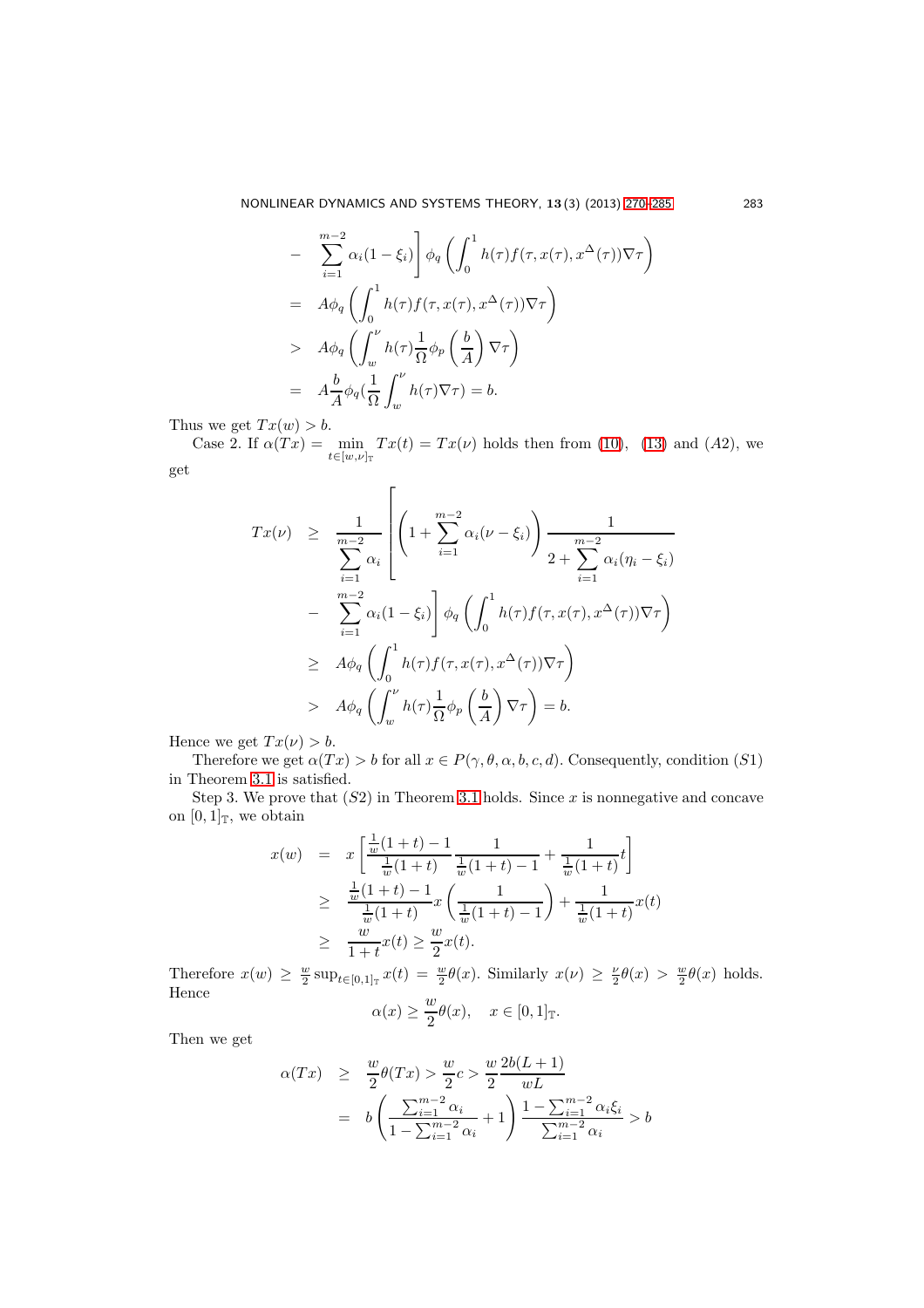for  $x \in P(\gamma, \alpha, b, d)$  with  $\theta(Tx) > c$ .

Step 4. Finally, we prove that (S3) in Theorem [3.1](#page-9-0) is satisfied. Since  $\psi(0) = 0 < a$ ,  $0 \notin R(\gamma, \psi, a, d)$ . Suppose that  $x \in R(\gamma, \psi, a, d)$  with  $\psi(x) = a$ , then by (A3) and Lemma [2.3](#page-5-0) we get

$$
\psi(Tx) = \sup_{t \in [0,1]} Tx(t)
$$
\n
$$
\leq M \sup_{t \in [0,1]} |(Tx)^{\Delta}(t)|
$$
\n
$$
\leq M \phi_q \left[ 2 \int_0^1 h(s) f(s, x(s), x^{\Delta}(s)) \nabla s \right]
$$
\n
$$
< M \phi_q \left[ 2 \int_0^1 h(s) \frac{1}{2\Lambda} \phi_p(\frac{a}{M}) \nabla s \right]
$$
\n
$$
< M \frac{a}{M} \phi_q(\frac{1}{\Lambda} \int_0^1 h(s) \nabla s) = a.
$$

Consequently condition  $(S3)$  in Theorem [3.1](#page-9-0) holds. From steps  $1 - 4$  together with Theorem [3.1](#page-9-0) we get that the boundary value problem  $(1)-(2)$  $(1)-(2)$  has at least three positive solutions  $x_1, x_2, x_3$  such that

$$
\sup_{t \in [0,1]_{\mathbb{T}}} |x_i^{\Delta}(t)| \le d, \quad i = 1,2,3, \quad \sup_{t \in [0,1]_{\mathbb{T}}} x_1(t) < a,
$$

$$
a < \sup_{t \in [0,1]_{\mathbb{T}}} x_2(t) \text{ with } \min_{t \in [w,\nu]_{\mathbb{T}}} x_2(t) < b, \quad \min_{t \in [w,\nu]_{\mathbb{T}}} x_3(t) > b.
$$

The proof is complete.  $\Box$ 

**Example 3.1** Let  $\mathbb{T} = \{\frac{1}{2^n+1} : n \in \mathbb{N}\} \cup \{0,1\}$ . Consider the following problem

<span id="page-14-0"></span>
$$
(\phi_3(x^{\Delta}))^{\nabla}(t) + 8f(t, x(t), x^{\Delta}(t)) = 0, \quad t \in [0, 1]_{\mathbb{T}},
$$
\n(14)

<span id="page-14-1"></span>
$$
x^{\Delta}(0) = \frac{1}{4}x(\frac{1}{10}) + \frac{1}{6}x(\frac{1}{5}), \quad x^{\Delta}(1) = -\frac{1}{4}x(\frac{1}{3}) - \frac{1}{6}x(\frac{1}{2}),\tag{15}
$$

where

$$
f(t, u, v) = \begin{cases} t[60u^7 + (\frac{v}{103})^4], & u \le 1, 0 \le v, v \in \mathbb{T};\\ t[60 + (\frac{v}{103})^4], & u > 1, 0 \le v, v \in \mathbb{T}. \end{cases}
$$

It is easy to verify that  $(H1) - (H3)$  hold. Choose  $a = \frac{1}{10}$ ,  $b = 1$ ,  $c = 40$ ,  $d = 43$ ,  $w = \frac{1}{4}$ ,  $v = \frac{1}{3}$ . Then by simple calculations, we can obtain that

$$
M = \frac{163}{43}, \ \Lambda = 8, \ A = \frac{4181}{12650}, \ \Omega = \frac{2}{3}.
$$

So the nonlinear term  $f$  satisfies

$$
f(t, u, v) \le 60 + \left(\frac{43}{10^3}\right)^4 = 60.00000342 < \frac{\phi_p(d)}{2\Lambda} = 115.5625, (t, u, v) \in [0, 1]_{\mathbb{T}} \times [0, 163] \times [0, 43],
$$
  

$$
f(t, u, v) \ge 20 > \phi_3(\frac{b}{2A}) = 16.43184338, (t, u, v) \in [\frac{1}{4}, \frac{1}{3}]_{\mathbb{T}} \times [1, 40] \times [0, 43],
$$